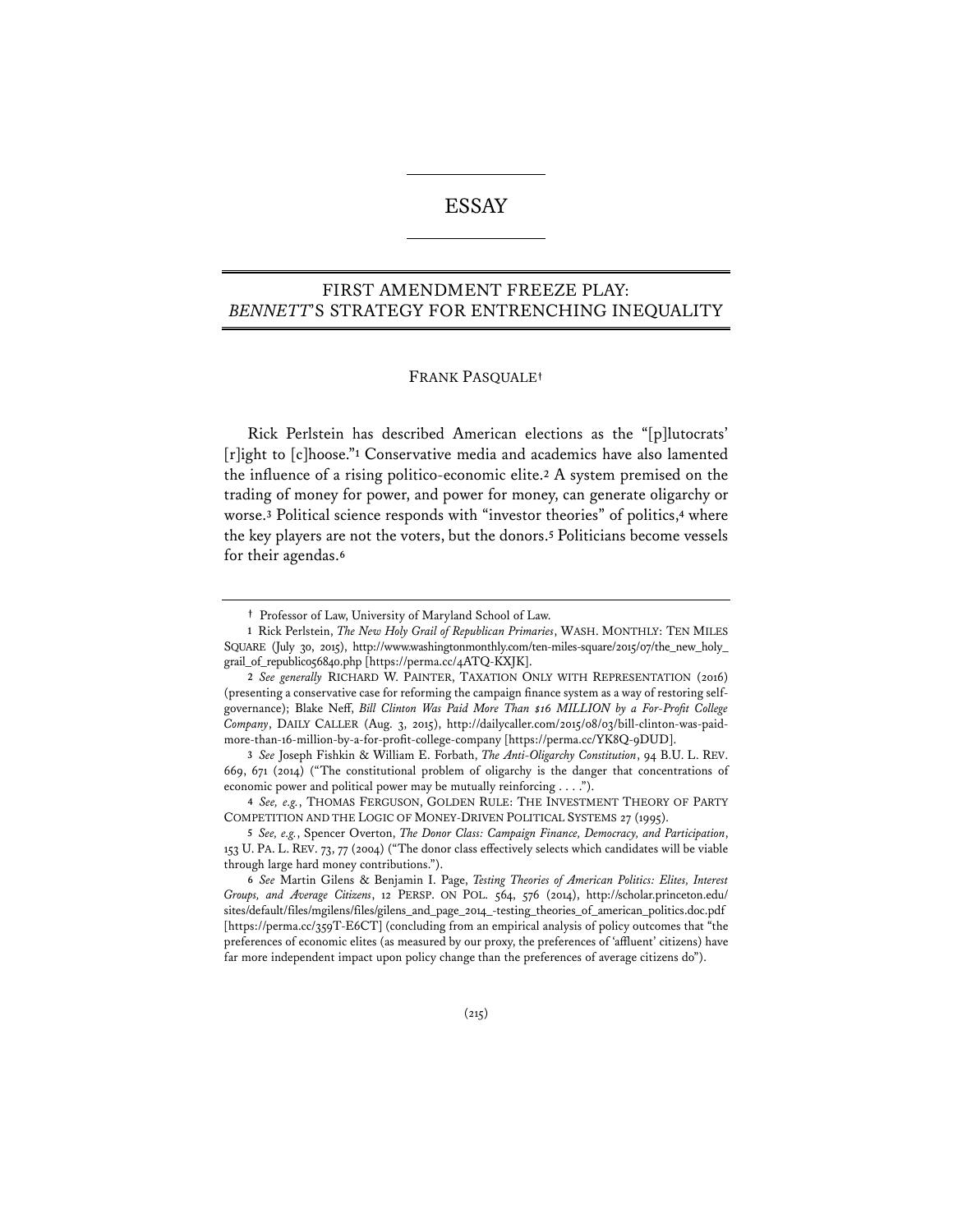When the public can see the law as a "witness and external deposit of our moral life," the legitimacy of our Constitution, courts, Congress, and administration is enhanced.**<sup>7</sup>** That legitimacy in turn empowers each of these instruments of government to better secure ethical values in law. A virtuous cycle prevails. On the other hand, when politics produces little more than a *modus vivendi*, crafted to reflect and reinforce the interests of the most powerful persons in society, law's legitimacy suffers. As the legitimacy of legal institutions declines, they are less able to defend the political process from a parasitic and cynical pluralism.**<sup>8</sup>** This creates a vicious circle familiar all the way back to Aristotle, who modeled the descent of democracy into oligarchy, aristocracy, and tyranny.**<sup>9</sup>**

When the Supreme Court hears cases on campaign financing, these fundamental dynamics of democratic theory should be at the core of its concerns.**<sup>10</sup>** Justice Elena Kagan reflected these themes in the opening of her brilliant dissent in *Arizona Free Enterprise Club's Freedom Club PAC v. Bennett*, decided 5–4 at the end of the 2011 term.**<sup>11</sup>** But they were sidelined by a cynical and incoherent majority committed to freezing into place inequalities in voice and influence. Now that one key voice within that majority has left the Court, it is time to reconsider *Bennett* with the same degree of respect for precedent that the majority gave to other milestones of campaign finance jurisprudence.

In *Bennett*, a PAC challenged an Arizona law offering additional funding to publicly funded candidates if their privately financed opponents exceeded a certain spending threshold.**<sup>12</sup>** As Justice Roberts's majority opinion explained:

[d]uring the general election, matching funds are triggered when the amount of money a privately financed candidate receives in contributions, combined with the expenditures of independent groups made in support of the privately financed candidate or in opposition to a publicly financed candidate, exceed the general election allotment of state funds to the publicly financed candidate.**<sup>13</sup>**

**12** *Id.* at 2814 (majority opinion).

**<sup>7</sup>** O. W. Holmes, *The Path of the Law*, 10 HARV. L. REV. 457, 459 (1897).

**<sup>8</sup>** *See generally* ROBERT A. DAHL, DEMOCRACY AND ITS CRITICS 280-98 (1989) (discussing the theory of pluralism).

**<sup>9</sup>** ARISTOTLE, POLITICS, bk. III, pt. VII, at 61 (Benjamin Jowett, trans., Batoche Books 1999) (c. 350 B.C.E.).

**<sup>10</sup>** *Cf.* David Schultz, *The Case for a Democratic Theory of American Election Law*, 164 U. PA. L. REV. ONLINE 259 (2016), http://www.pennlawreview.com/online/164-U-Pa-L-Rev-Online-259.pdf.

**<sup>11</sup>** 131 S. Ct. 2806, 2829 (2011) (Kagan, J., dissenting). The case's technical veneer has obscured its fundamental importance to the future of campaign finance jurisprudence.

**<sup>13</sup>** *Id.* "Once matching funds are triggered, each additional dollar that a privately financed candidate spends during the primary results in one dollar in additional state funding to his publicly financed opponent (less a 6% reduction meant to account for fundraising expenses)." *Id.*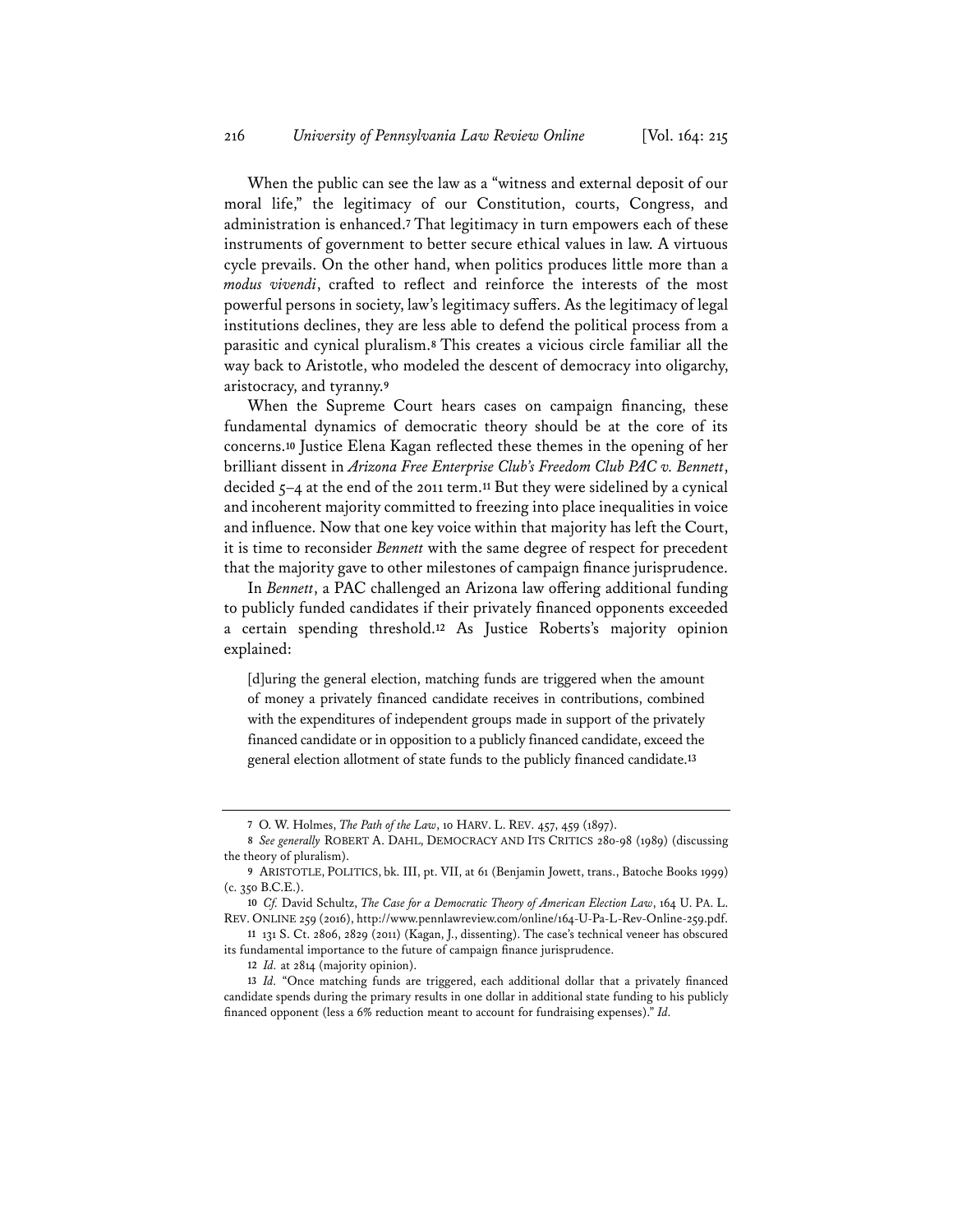Matching funds were only provided up to three times the initial allocation of state funding.**<sup>14</sup>**

Note that the Arizona matching funds statute did not limit the spending of privately financed candidates. It also imposed several limits on candidates who accepted public financing (including a limit on their expenditure of personal funds of \$500, and an overall expenditure cap).**<sup>15</sup>** Nevertheless, Roberts's majority opinion described the statute as unconstitutionally burdensome on the privately financed candidates' speech:

 Once a privately financed candidate has raised or spent more than the State's initial grant to a publicly financed candidate, each personal dollar spent by the privately financed candidate results in an award of almost one additional dollar to his opponent. That plainly forces the privately financed candidate to shoulder a special and potentially significant burden when choosing to exercise his First Amendment right to spend funds on behalf of his candidacy.**<sup>16</sup>**

By the Court's reasoning, state aid to the publicly financed candidate suddenly deters the privately financed candidate's speech once it goes above the initial allotment. But why allow any public funding, under that logic? As soon as there is *any* public financing, a privately financed candidate may decide not to run at all.**<sup>17</sup>** That is precisely the type of speculative harm to speech that Roberts's opinion takes seriously—however implausible it may be as a matter of genuine democratic theory or empirical research.

The majority opinion aggressively expanded the Court's already activist approach to striking down opportunity-promoting election law. Prior campaign finance jurisprudence—strained as it was—at least paid lip service to the ideal of promoting more speech by striking down expenditure and contribution limits.**<sup>18</sup>** In *Bennett*, the Court announced that even speech promotion could be trumped by another, higher purpose:

**17** As Justice Kagan's dissent observed, "privately funded candidates may well find the lump-sum system *more* burdensome than Arizona's (assuming the lump is big enough)." *Id.* at 2838 (Kagan, J., dissenting).

**18** *See, e.g.*, Citizens United v. FEC, 558 U.S. 310, 350 (2010) ("The rule that political speech cannot be limited based on a speaker's wealth is a necessary consequence of the premise that the

**<sup>14</sup>** *Id.* at 2825.

**<sup>15</sup>** *Id.* at 2814.

**<sup>16</sup>** *Id.* at 2818 (quotation marks and citation omitted). Note that the speculative harms to privately financed speech, taken so seriously in *Bennett*, should now drive a complementary worry in a more liberal court—that without a scheme like Arizona's matching funds, candidates who would add to speech by running with meaningful public financing may never materialize. That rationale alone should be grounds for overruling *Bennett*, given the weakness of the Court's other arguments, and its failure to even consider the mirror image of its "discouraged candidates" rationale for striking down the matching funds. What is sauce for the goose is sauce for the gander, and two can play at the game of extrapolating dire consequences with barely a passing reference to social scientific literature (either domestic or international) on campaign financing.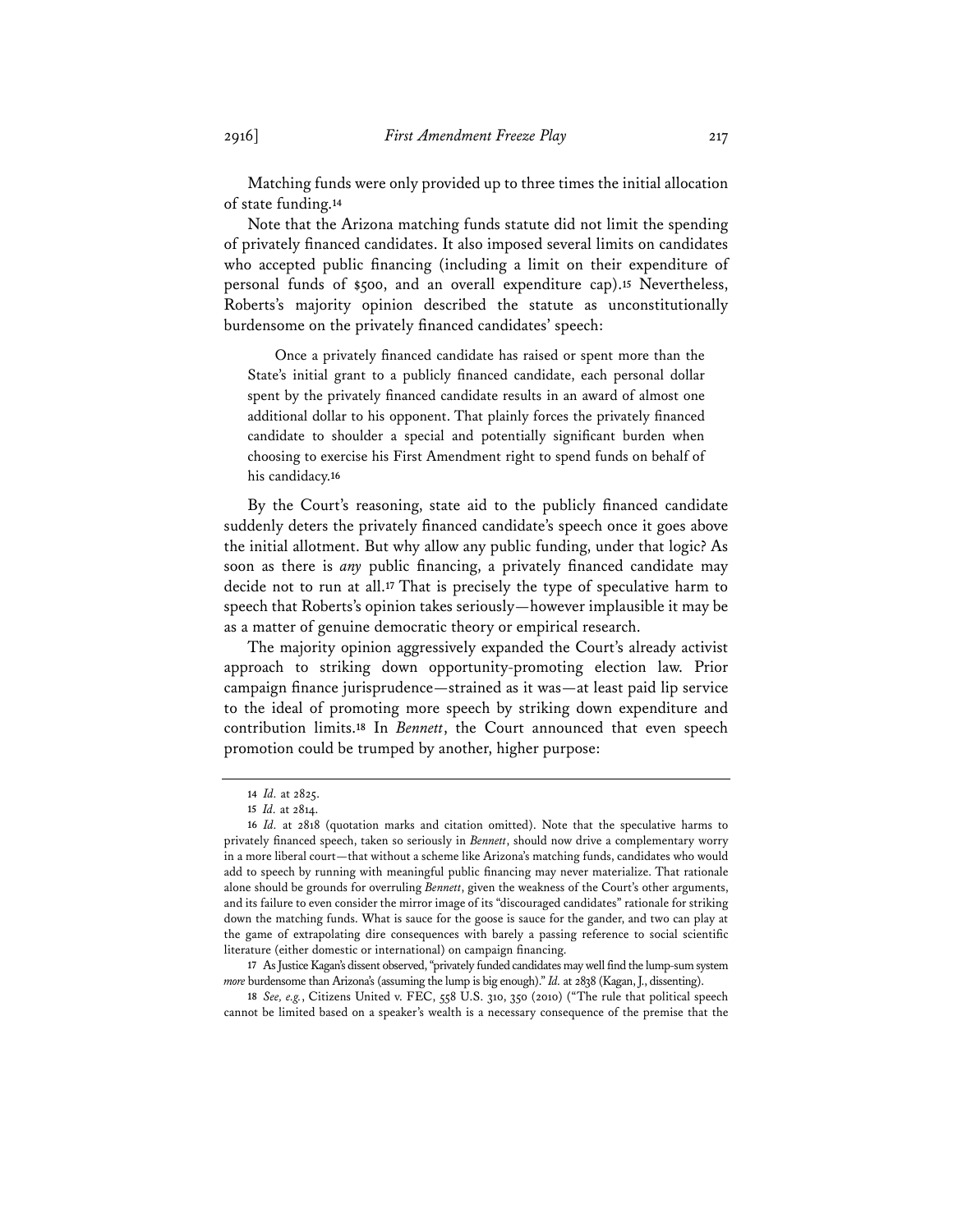[E]ven if the matching funds provision did result in more speech by publicly financed candidates *and more speech in general*, it would do so at the expense of impermissibly burdening (and thus reducing) the speech of privately financed candidates and independent expenditure groups. This sort of "beggar thy neighbor" approach to free speech—"restrict[ing] the speech of some elements of our society in order to enhance the relative voice of others"—is "wholly foreign to the First Amendment."**<sup>19</sup>**

From an ordinary language perspective, Roberts has strained the meaning of "restrict" beyond all recognition. The Arizona matching funds law did nothing to restrict the speech of private speakers. All it did was slightly rebalance the playing field once they spent above a certain threshold. Roberts's reading comprehension is also strikingly weak here. He is elevating a *specification* of the anti-restriction principle from *Buckley v. Valeo*—do not restrict some persons' speech *in order to* promote others**<sup>20</sup>**—into its own, independent First Amendment principle.

Justice Kagan rightly expressed bafflement at the majority's opinion in her stinging dissent. As she explained:

The burden on speech in *Davis*—the penalty that campaign spending triggered—*was* the discriminatory contribution restriction, which Congress could not otherwise have imposed. By contrast, the thing triggered here is a non-discriminatory subsidy, of a kind this Court has approved for almost four decades.**<sup>21</sup>**

Even more importantly, Justice Kagan treats "equalizing campaign speech" as the type of government interest that can help *justify* public funding, not render it suspect.**<sup>22</sup>**

However, there is a silver lining in Justice Roberts's agonistic misreading of *Buckley*.**<sup>23</sup>** The majority once and for all dispenses with a naïvely

**21** *Bennett*, 131 S. Ct. at 2840-41 (Kagan, J., dissenting) (discussing *Davis*, 554 U.S. 724).

**22** *Id.* at 2845.

**23** Harold Bloom developed the concept of "agonistic misprision" to describe a way in which writers can escape the anxiety of being overly influenced by past great works, by pretending to interpret them faithfully, while in fact aggressively misreading them. HAROLD BLOOM, THE ANXIETY OF INFLUENCE: A THEORY OF POETRY, at xxiv (1997). The idea has been applied in legal settings where the form of respect for precedent is maintained while the substance is drained from it—a point Justice Kagan makes repeatedly in her dissent regarding the majority's treatment

First Amendment generally prohibits the suppression of political speech based on the speaker's identity."); Davis v. FEC, 554 U.S. 724, 739 (2008) (describing limitations on self-financing candidates as a "drag on First Amendment rights").

**<sup>19</sup>** *Bennett*, 131 S. Ct. at 2821 (majority opinion) (alteration in original) (emphasis added) (quoting Buckley v. Valeo, 424 U.S. 1, 48-49 (1976)).

**<sup>20</sup>** *See* 424 U.S. 1, 48-49 (1976) ("[T]he concept that the government may restrict the speech of some elements of our society in order to enhance the relative voice of other is wholly foreign to the First Amendment . . . .").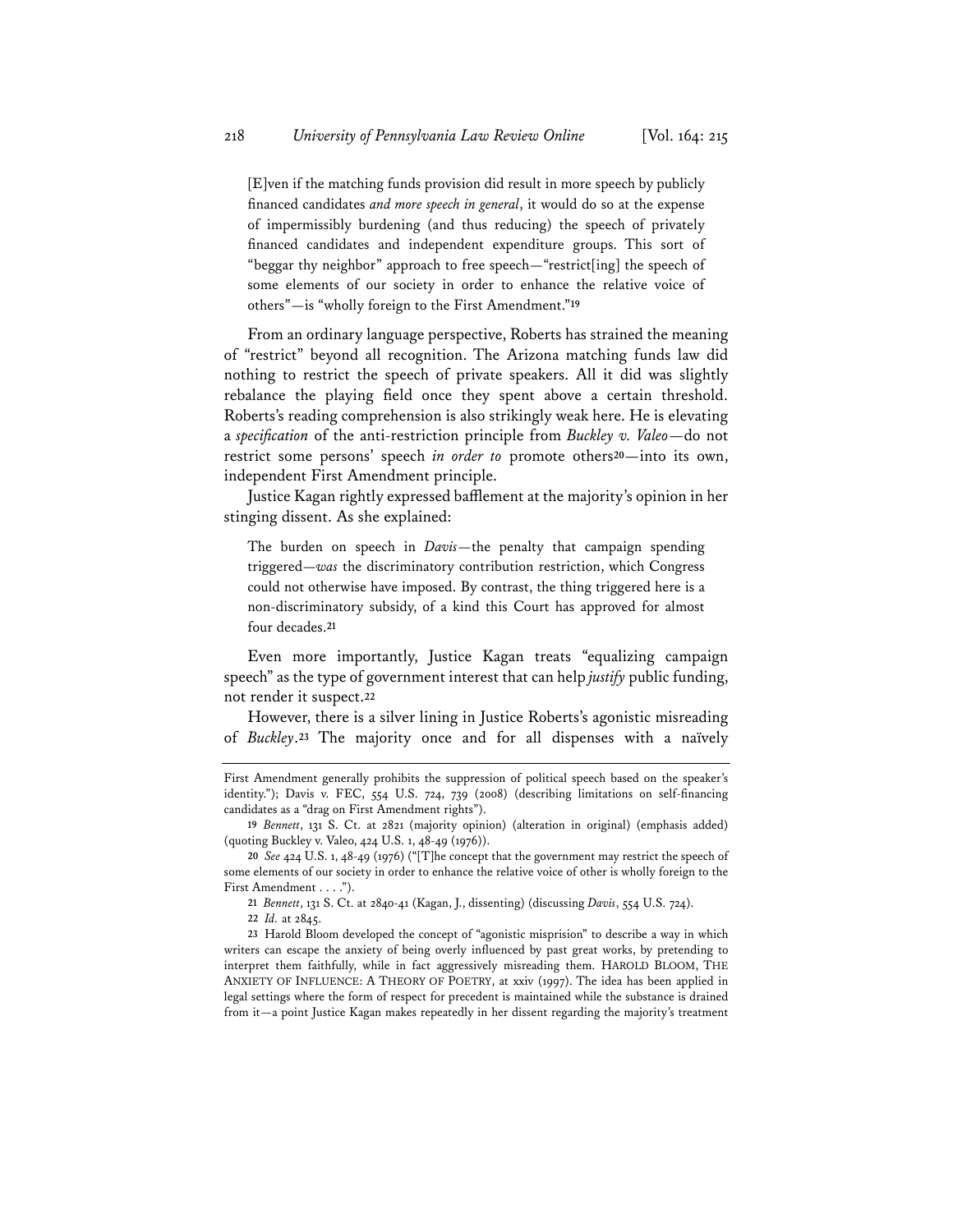"deliberativist" conception of campaign finance law that has hindered development of an egalitarian rationale to support money in politics regulations. As I explained in *Reclaiming Egalitarianism*, both democratic theory and legal theory took a long detour into "deliberative democracy" and "republicanism" (respectively) from the 1980s to the 2000s as an allegedly nonpartisan, neutral rationale for many forms of election regulation—including restrictions on campaign finance.**<sup>24</sup>** Going back to the work of Alexander Meiklejohn, it is easy to see how structure and rules can lead to better public debates.**<sup>25</sup>** But deliberativism was, by and large, a dead end, since it could so easily be hijacked into a rationale for deregulation.**<sup>26</sup>** For example, the majority in *Citizens United* agonized over state efforts to shape the public sphere, and proudly proclaimed that, in striking down campaign finance limitations, it was guaranteeing "more speech."**<sup>27</sup>** *Bennett* finally let that Kabuki mask drop, and revealed the ugly face of campaign deregulation: a Court committed to freezing into place extant disparities in resources. However appealing such a position may be as a crystalline expression of neoliberalism, it is deeply troubling in a polity like the United States—where, to take but one example, wealth disparities afflicting African-Americans reflect decades of racism sponsored by the state, and all too often reinforced by private sector nonfeasance and malfeasance.

At this point, reformers face a crossroads. One option is to press for far greater public subsidies, unkeyed to the spending of privately financed candidates. From a purely fiscal point of view, this would be an entirely reasonable course of action. According to one advocacy group, "public financing would cost less than \$10 a year for each taxpayer in the United States."**<sup>28</sup>** That is almost certainly a lowball estimate, even if it is only meant for federal elections—at least \$7 billion was spent in 2012 on federal campaigns.**<sup>29</sup>** But even if we were to assume an exceptionally high estimate for future federal and state elections, it is hard to see the program needing

of *Davis*, the "millionaire's amendment" case which it said controlled *Bennett*. *Bennett*, 131 S. Ct. at 2840-41 (Kagan, J., dissenting).

**<sup>24</sup>** Frank Pasquale, *Reclaiming Egalitarianism in the Political Theory of Campaign Finance Reform*, 2008 U. ILL. L. REV. 599, 622-30, 657-60.

**<sup>25</sup>** *See generally* ALEXANDER MEIKLEJOHN, FREE SPEECH AND ITS RELATION TO SELF-GOVERNMENT (1948).

**<sup>26</sup>** *See, e.g.*, Pasquale, *supra* note 24, at 600-01.

**<sup>27</sup>** Citizens United v. FEC, 558 U.S. 310, 361 (2010) ("[I]t is our law and our tradition that more speech, not less, is the governing rule.").

**<sup>28</sup>** Joan Mandle, *Answering the Critics*, DEMOCRACY MATTERS, http://www.democracymatters.org/ what-you-need-to-know-about-money-in-politics-2/overview/answering-the-critics [https://perma.cc/53LC-7ZR2] (last visited Apr. 16, 2016).

**<sup>29</sup>** Press Release, FEC, FEC Summarizes Campaign Activity of the 2011-2012 Election Cycle (updated Mar. 27, 2014), http://www.fec.gov/press/press2013/20130419\_2012-24m-Summary.shtml [https://perma.cc/P3NN-PRWM].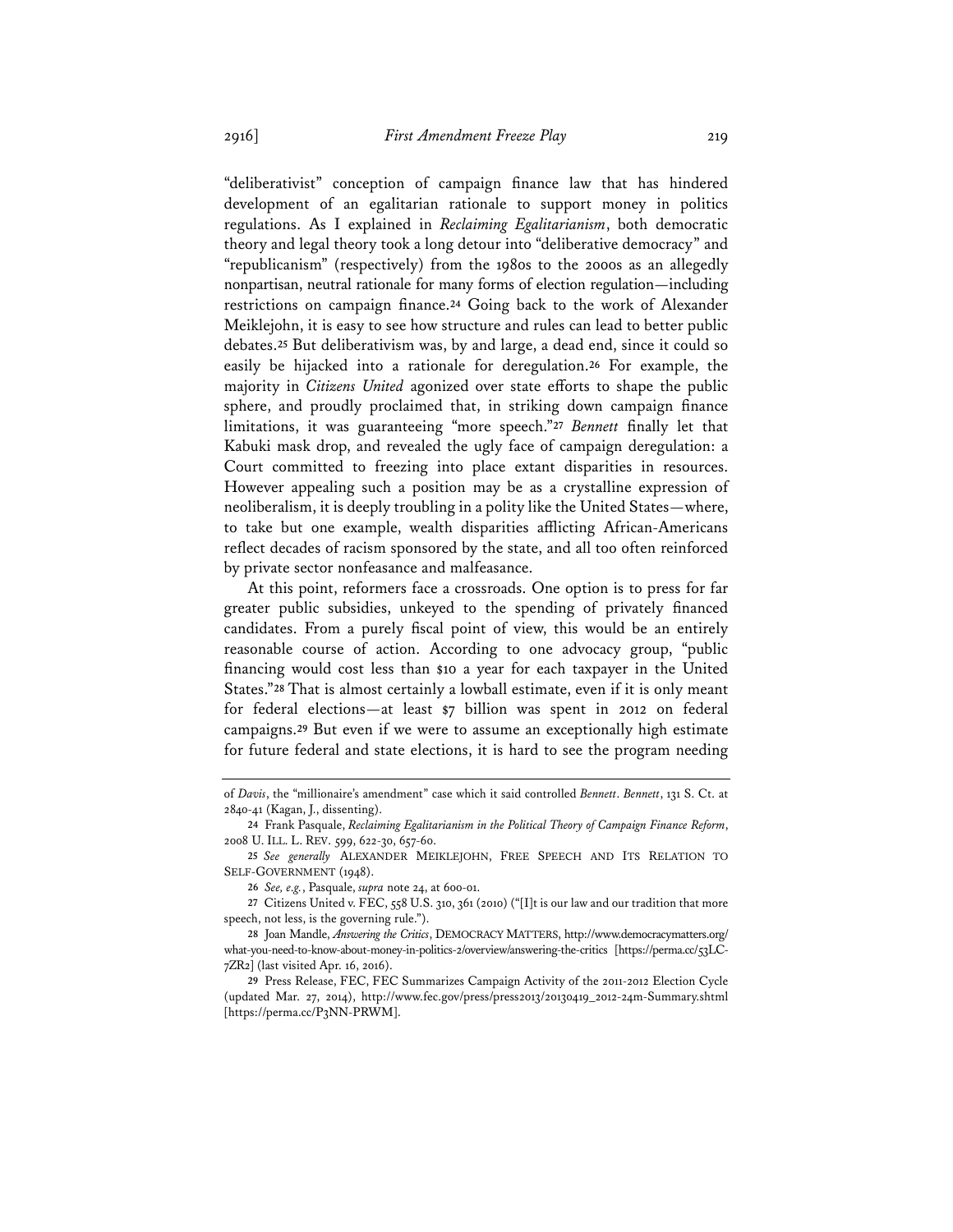more than \$20 billion per presidential election year. Given that the United States has allocated \$1 trillion to a single, highly controversial weapons program**<sup>30</sup>** (a questionable investment which may have been cut or severely reduced if our politics were not so corrupt**<sup>31</sup>**), the benefits of such financing appear far greater than its costs.

On the other hand, such funding programs could open the door to spending arms races—exactly what the drafters of the "millionaire amendment" at issue in *Davis* feared. Private campaign funders' return on investment has been estimated at 22,000%.**<sup>32</sup>** Shifting the direction of state subsidies and costs can lead to vast fortunes. In light of this possibility, outright restrictions on privately financed candidates' spending (and expenditures on their behalf) must be explored. Other advanced countries have such rules, and few would seriously argue that Canada or Germany are "less democratic" than the United States on account of these restrictions. It is far easier to make the opposite case: that the United States' pattern of runaway inequality and extreme wealth concentration has created a pattern of self-reinforcing advantage among those connected enough to convert money into power, and vice versa, ad infinitum.**<sup>33</sup>**

This brings us back to Justice Kagan's dissent in *Bennett*, and her insightful opening. It is worth quoting at length, since it identifies the stakes so well:

Imagine two States, each plagued by a corrupt political system. In both States, candidates for public office accept large campaign contributions in exchange for the promise that, after assuming office, they will rank the donors' interests ahead of all others. As a result of these bargains, politicians ignore the public interest, sound public policy languishes, and the citizens lose confidence in their government.

Recognizing the cancerous effect of this corruption, voters of the first State, acting through referendum, enact several campaign finance measures previously approved by this Court. They cap campaign contributions; require disclosure of substantial donations; and create an optional public financing

**<sup>30</sup>** Zachary Cohen, *The F-35: Is the World's Most Expensive Weapons Program Worth It?*, CNN POL. (July 16, 2015, 3:25 PM), http://www.cnn.com/2015/07/16/politics/f-35-jsf-operational-costs [https://perma.cc/EL68-WPF7].

**<sup>31</sup>** *See id.* (noting that the legislative committees responsible for defense appropriations were the "biggest targets" of political contributions by defense companies, whose combined donations reached almost \$12 million in 2014).

**<sup>32</sup>** *See* LAWRENCE LESSIG, REPUBLIC, LOST: THE CORRUPTION OF EQUALITY AND THE STEPS TO END IT 101 (2015) (citing a study measuring "the return on lobbyists' investment to modify the American Jobs Creation Act of 2004 to create a tax benefit").

**<sup>33</sup>** *See generally* Paolo Liberati, *The World Distribution of Income and Its Inequality, 1970–2009*, 61 REV. INCOME & WEALTH 248 (2015) (comparing the Gini coefficient worldwide over time); Fishkin & Forbath, *supra* note 3 (discussing anti-oligarchy principles and the Constitution); Gilens & Page, *supra* note 6 (analyzing work on voice and class in U.S. democracy).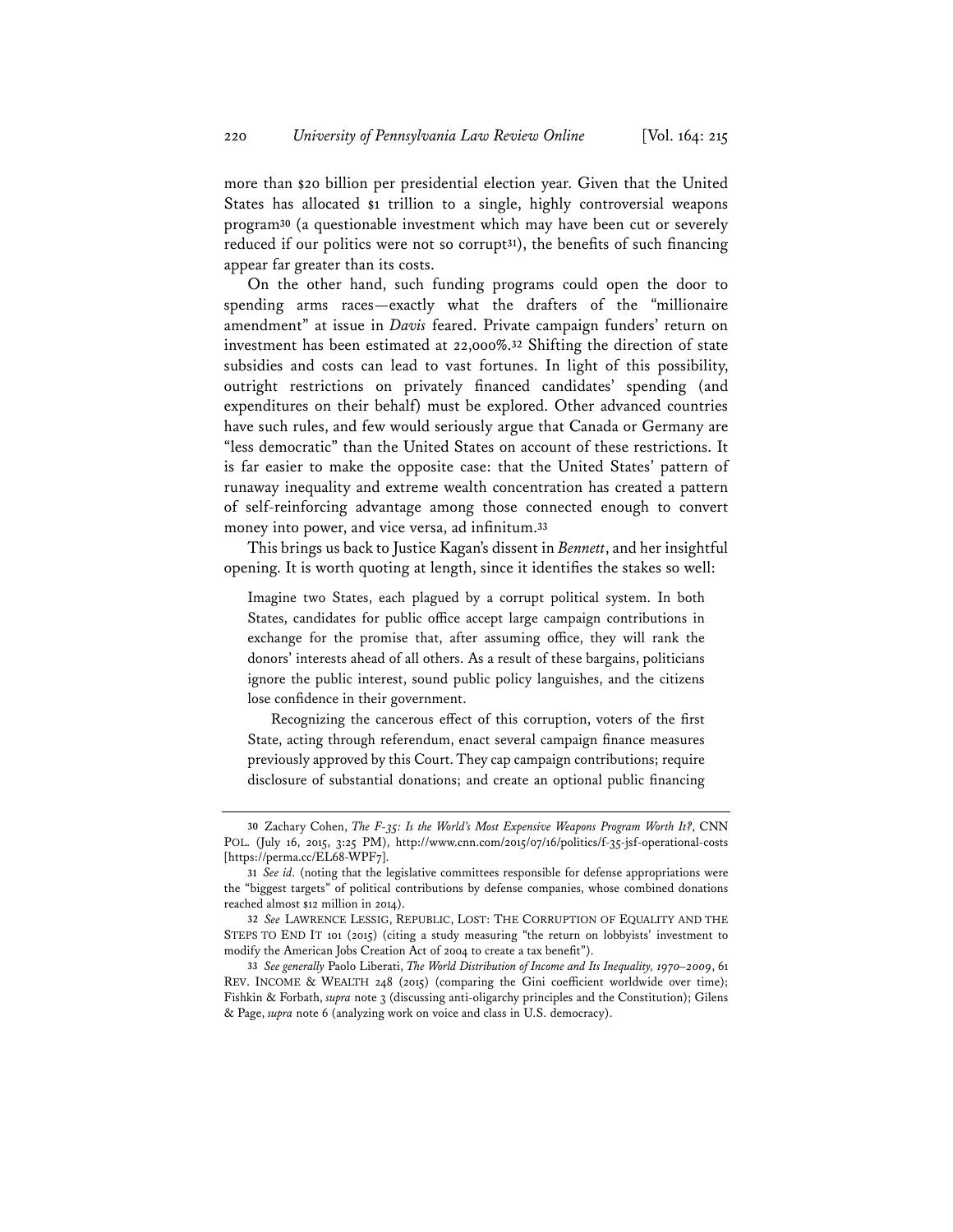program that gives candidates a fixed public subsidy if they refrain from private fundraising. But these measures do not work. Individuals who "bundle" campaign contributions become indispensable to candidates in need of money. Simple disclosure fails to prevent shady dealing. And candidates choose not to participate in the public financing system because the sums provided do not make them competitive with their privately financed opponents. So the State remains afflicted with corruption.

Voters of the second State, having witnessed this failure, take an ever-so-slightly different tack to cleaning up their political system. They too enact contribution limits and disclosure requirements. But they believe that the greatest hope of eliminating corruption lies in creating an effective public financing program, which will break candidates' dependence on large donors and bundlers. These voters realize, based on the first State's experience, that such a program will not work unless candidates agree to participate in it. And candidates will participate only if they know that they will receive sufficient funding to run competitive races. So the voters enact a program that carefully adjusts the money given to would-be officeholders, through the use of a matching funds mechanism, in order to provide this assurance. The program does not discriminate against any candidate or point of view, and it does not restrict any person's ability to speak. In fact, by providing resources to many candidates, the program creates more speech and thereby broadens public debate. And just as the voters had hoped, the program accomplishes its mission of restoring integrity to the political system. The second State rids itself of corruption.

A person familiar with our country's core values—our devotion to democratic self-governance, as well as to uninhibited, robust, and wide-open debate—might expect this Court to celebrate, or at least not to interfere with, the second State's success. But today, the majority holds that the second State's system—the system that produces honest government, working on behalf of all the people—clashes with our Constitution. The First Amendment, the majority insists, requires us all to rely on the measures employed in the first State, even when they have failed to break the stranglehold of special interests on elected officials. I disagree.**<sup>34</sup>**

I disagree as well, and as the 2016 presidential campaign grinds on, Kagan's insights on the corrosive effects of the dominance of big money appear all the more prescient. The increasingly fascistic Trump campaign—which has darkly suggested the revision of libel law in order to punish its enemies

**<sup>34</sup>** Ariz. Free Enter. Club's Freedom Club PAC v. Bennett, 131 S. Ct. 2806, 2829-30 (2011) (Kagan, J., dissenting) (citation omitted).